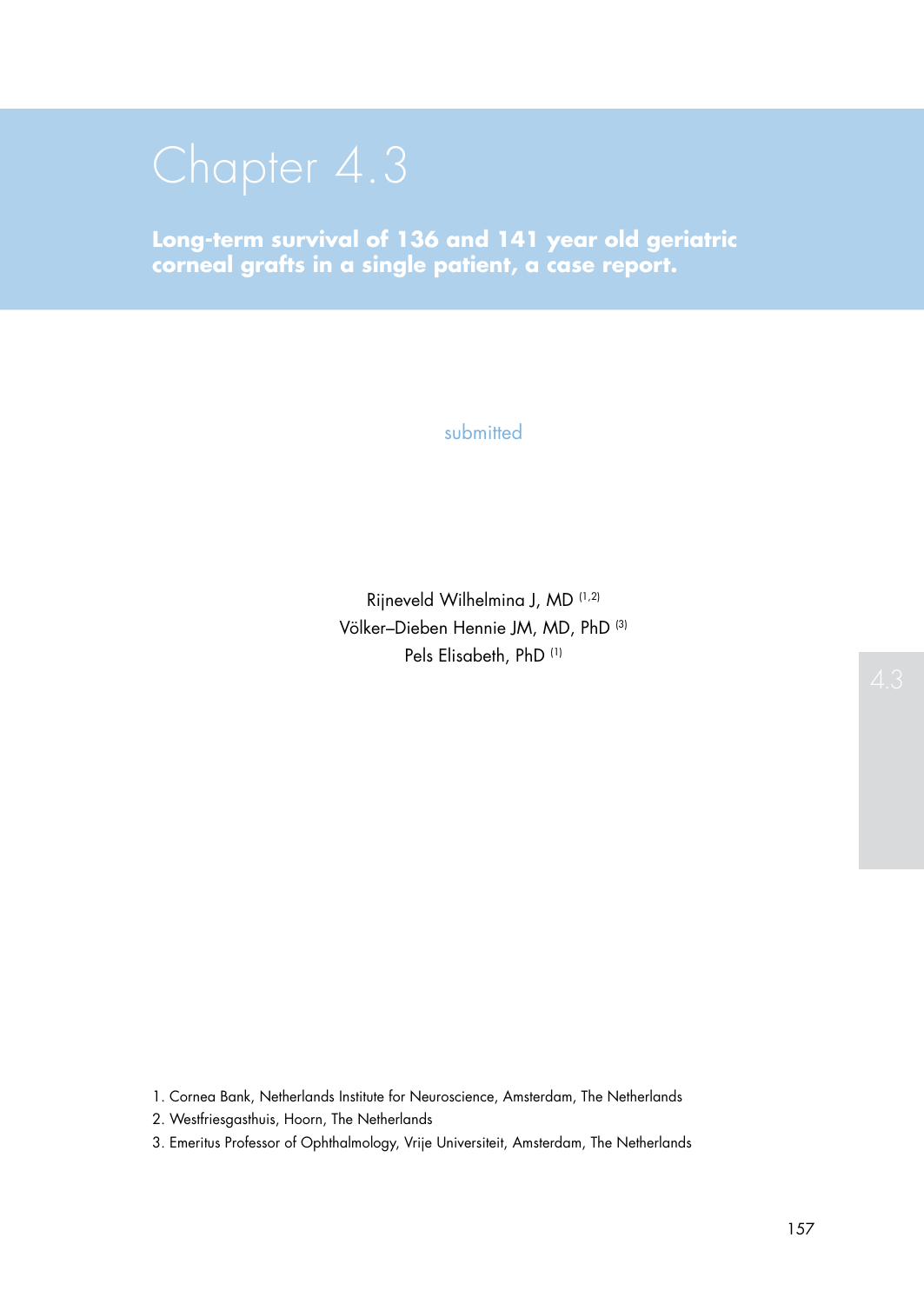# **Abstract**

#### **Purpose**

We describe the first well documented case of a patient whose donor grafts reached the age of 136 respectively 141 year. The histology of the endothelium of these very old grafts is described.

## **Case Report**

 In 1948 and 1955, a young woman received corneal grafts because of keratitis tuberculosa (scrophulosis) from elderly (80 and 92 years old) donors. She had re-grafts done at the age of 82 year. The cumulatively 136 and 141 year old buttons were examined for histology. The 136 year old button had an endothelial cell density of  $964 \pm 212$  cells/mm<sup>2</sup>, severe pleomorphism and polymegathism, a large zone of cornea guttata and pigment deposits in the periphery. The 141 year old button had an endothelial cell density of  $792 \pm 14$  cells/ mm². Large cells were observed with moderate signs of pleomorphism and polymegathism. Blood vessel ingrowth was evident in the stroma of both grafts.

#### **Discussion**

This case report demonstrates that corneal grafts can become more than 130 years old, nearly two times a normal life span.

Good quality elderly donor corneas may improve the vision of the recipients for 50 years or longer, which questions the validity of setting an upper age limit for cornea donors.

One might debate whether corneas of geriatric donors displaying not any morphologic sign of degeneration are not superior to those of young donors, who do not yet reveal their vulnerability for degeneration. Finally, corneas less elastic and soft, such as geriatric corneas might be preferred for the preparation of corneal lamellae and mushroom shape grafts, an area which is increasingly popular.

The use of good quality geriatric donor corneas could help reduce that deficit in the numbers of acceptable potential donors and thus justify their higher cost. Consequently, the argument of higher discard rates in elderly donors may be reversed. Selecting donor corneas from elderly donors might then be considered as cost effective. Failure to do so would inevitably lead to an increase in the already long lists of patients who are awaiting a corneal transplantation.

# **Key words**

Corneal grafting, graft survival, endothelial cell density, organ culture, donor age, pleomorphism, polymegathism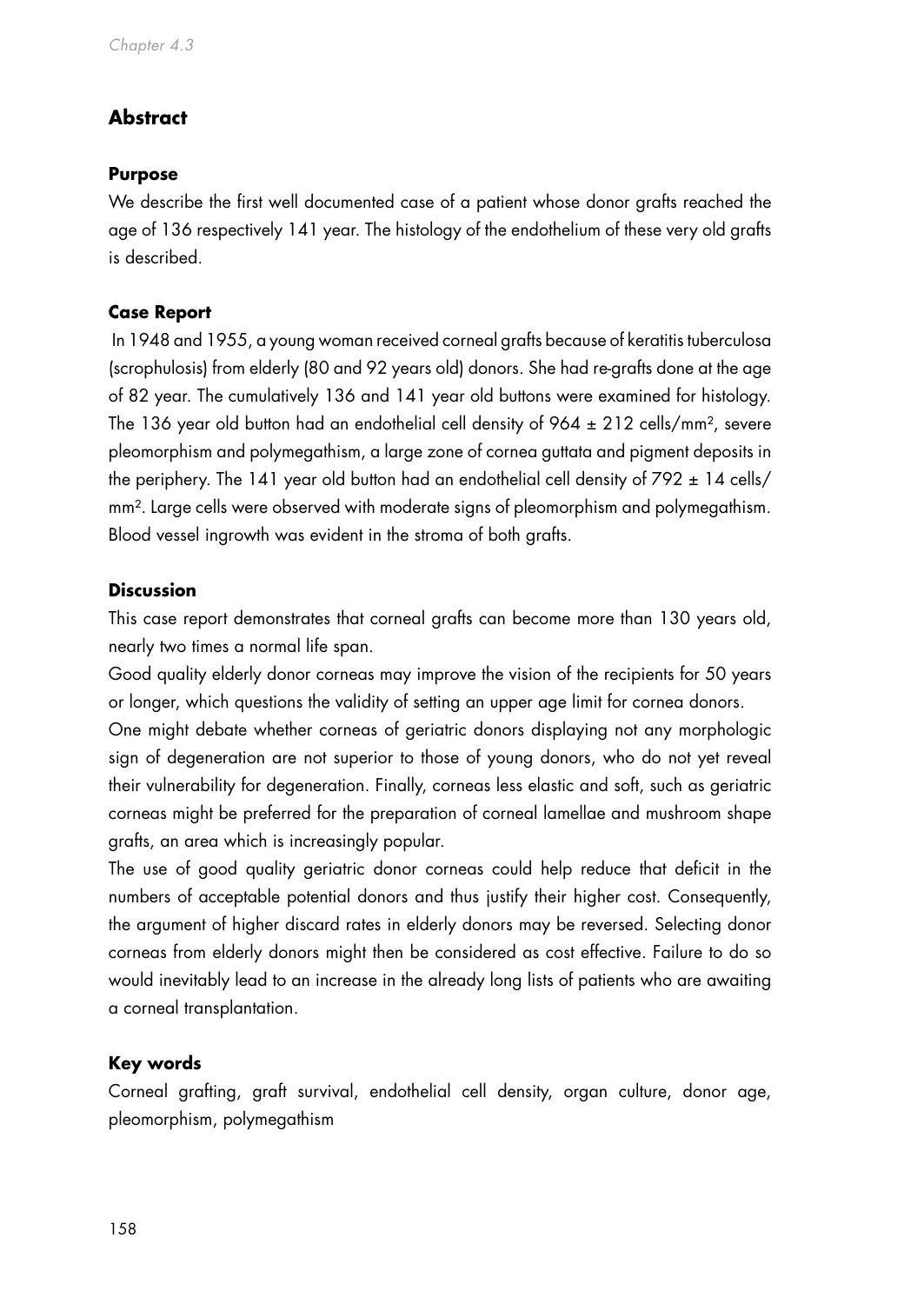# **Introduction**

We describe the first well documented case of a patient, whose donor grafts reached the age of 136 respectively 141 year. The histology of the endothelium of these very old grafts is described.

#### **Case report**

An 82 year old woman was seen in 2004 because of severe visual complaints.

In 1948 and in 1955 penetrating corneal transplants were performed in her right and left eye, respectively, because of corneal opacities caused by keratitis tuberculosa (scrophulosis). The diameters of the donor grafts were 5 mm and 5.5 mm, respectively. Whole globe retrieval with a moist chamber storage at 4 degrees C was the method of preservation. An 80 year old donor was used for her right eye and a 92 year old donor for the left.

Directly after surgery, visual acuity for both eyes was finger counting (0.05). In 1979, visual acuity for her right and left eyes was 0.5 and 1.0. The corneal grafts and visual acuity remained stable for many years. In 1985, a reversible rejection of the graft in the right eye was registered but visual acuity returned to 0.5 after treatment.

In 1989 developing nuclear cataracts were observed. In 1992, visual acuity was 0.1 and 0.5 and grafts were still clear. In 1997, visual acuity had decreased to 0.1 and 0.25 because of dense cataracts and drusen in the maculae.



*Figure 1: Non contact endothelial microscopy of the left cornea.*

159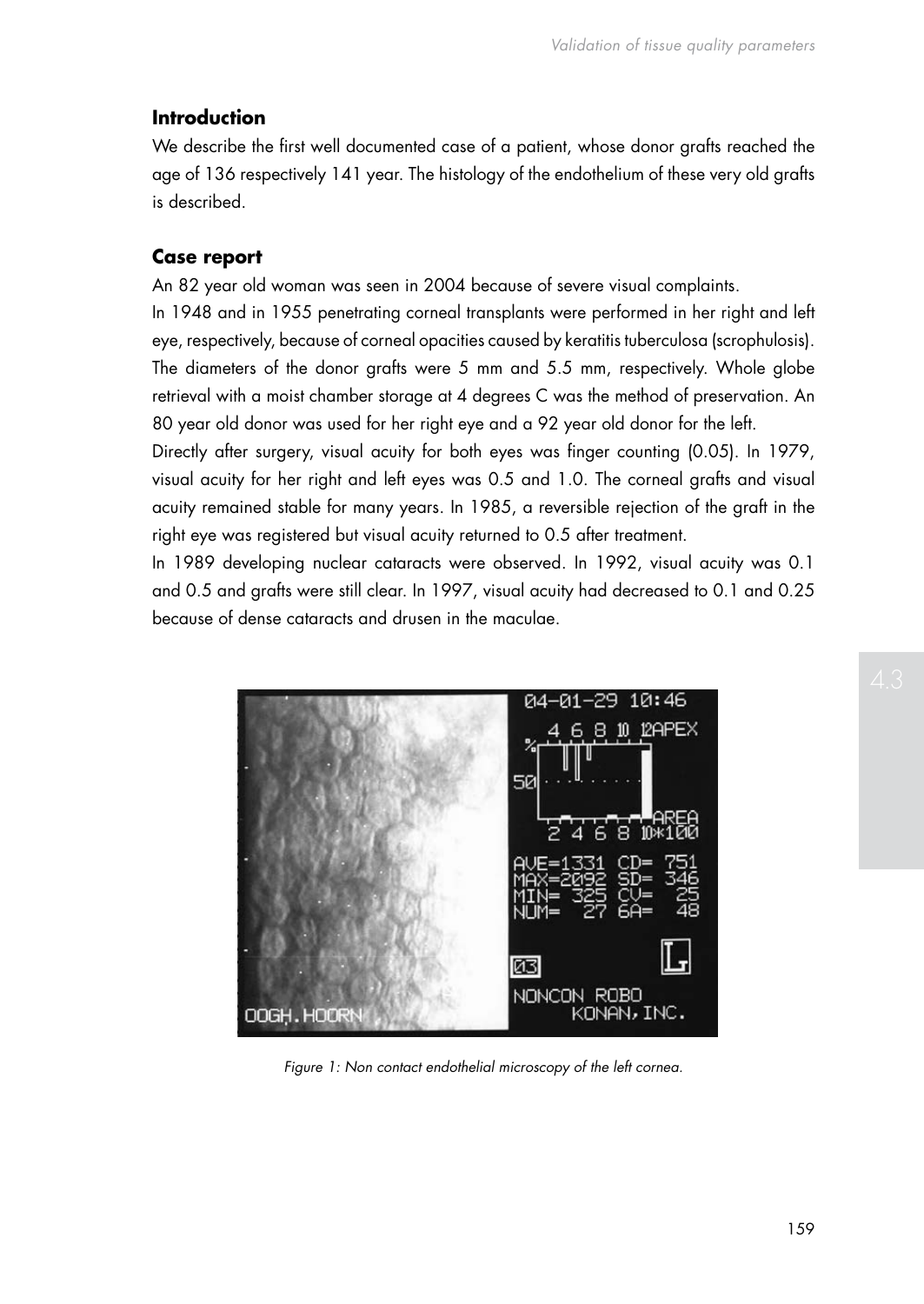In 2004 she was referred to our department. Best corrected visual acuity then was finger counting (FC) for the right eye and 0.1 for the left eye. The corneas showed small diameter, reasonably clear grafts, through which very dense cataracts could be seen.

Within an interval of 5 months, two triple procedures (a penetrating keratoplasty, cataract extraction and lens implantation) were performed for her right and left eye, respectively. A 7.5 mm trephine was used for both corneal grafts.

The removed donor buttons were histologically examined after coloring with Alizarin red. At the time of investigation the donor tissue age was 136 year in the right eye and 141 year in the left. Endothelial photographs were taken with a Konan non-contact endothelial microscope. It was not possible to obtain a photograph of the 136 year old graft suitable for counting. The 141 year old corneal graft had a cell count of 700/mm² (figure 1).



Figure 2: The 136 year old cornea button: Histology of the endothelium is shown with the cell density of *964 ± 212 cells/mm2. Severe pleomorphism and polymegathism and in the periphery a large zone of cornea guttata with pigment deposits are shown.*

Histology is shown in figures 2 and 3. The 136 year old button had an endothelial cell density of 964 ± 212 cells/mm², measured with the Gunderson method, severe pleomorphism and polymegathism and a large zone of cornea guttata with pigment deposits in the periphery. The 141 year old button had an endothelial cell density 792 ± 14 cells/mm², large diameter cells and moderate signs of pleomorphism and polymegathism.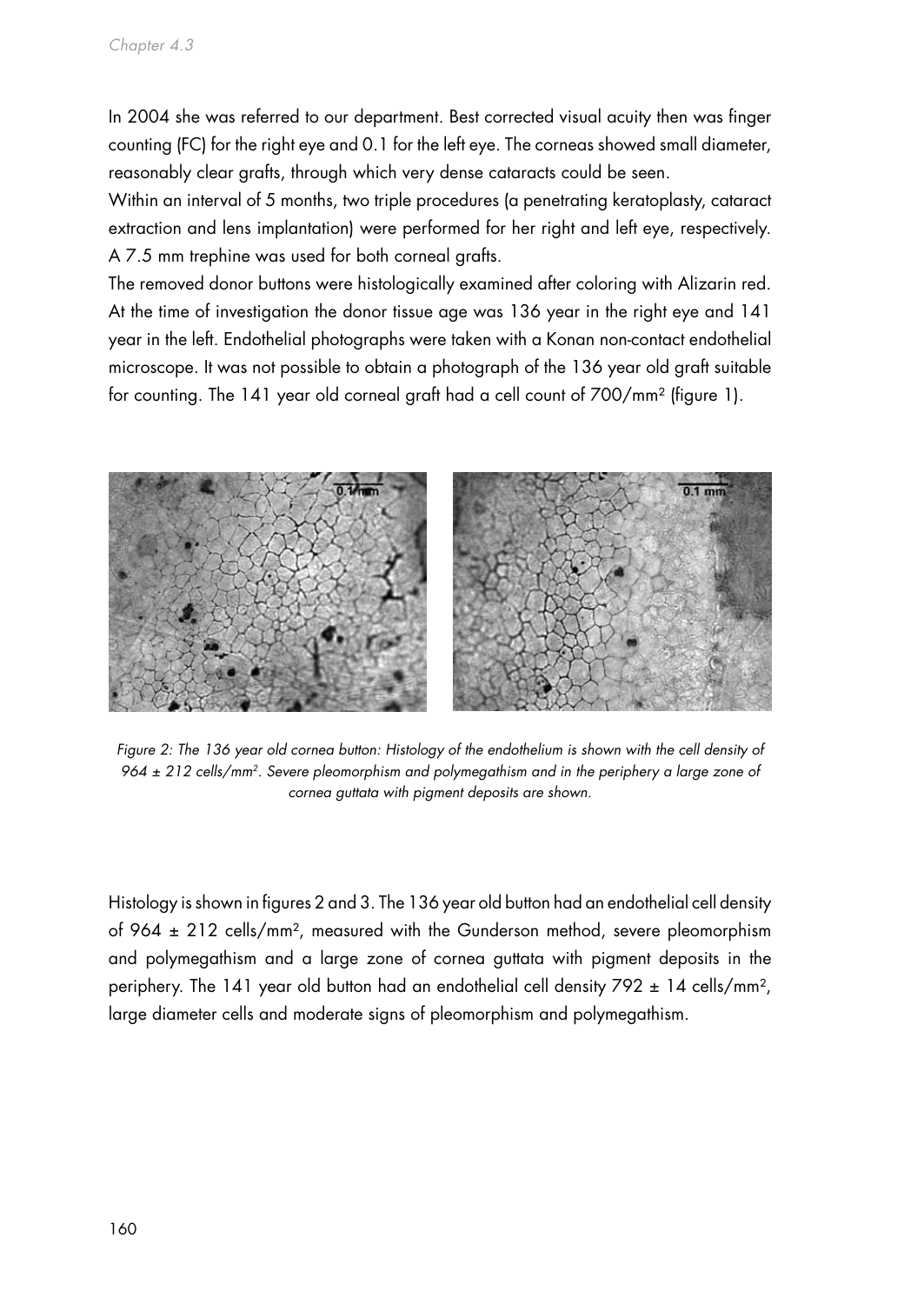Since the newer grafts were 2 mm larger in diameter than the first, vascular ingrowth was visible both in the ring of recipient stroma and in de first grafts.



*Figure 3: The 141 year old cornea button: Histology of the endothelium is shown with a cell density of 792 ± 14 cells/mm2*

## **Discussion**

This case report demonstrates that corneal grafts can become more than 130 year old, nearly two times a normal life span. Good quality elderly donor corneas may improve the vision of the recipients of those grafts for 50 years or longer, which questions the validity of setting an upper age limit for cornea donors.

Beck summarised the published studies between 1979 and 1998, which addressed the effect of donor age on the survival of corneal grafts (Beck et al. 1999). None of those studies reported any significant effect of donor age on the clinical outcome of the transplanted grafts. However, the reviewed studies were mostly uncontrolled and retrospective and no sound conclusions could be made because of confounders, such as recipient age, initial diagnoses for grafting and/or short follow-up periods. Pels confirmed these observations in a group of 1394 patients, receiving corneas from three different age groups with a follow-up of five years (Pels et al. 1999).

Various donor selection procedures are used by eye banks. Data of the Minnesota eye bank (Probst et al. 1997) showed that 50% of the donors, older than 75 years, were suitable for grafting. Unfortunately, the conclusions of this study were based on the analysis of a small number of cases (n=50).

The Amsterdam Cornea Bank recently performed a multivariate logistic regression analysis to identify the factors which significantly affect the suitability of donor corneas for grafting in a total of 14027 cases. Donor age (variation 0-102 years, mean 66 years) was identified as one of the most important factors. There was an inverse correlation between increasing donor age and the proportions which were judged suitable for transplantation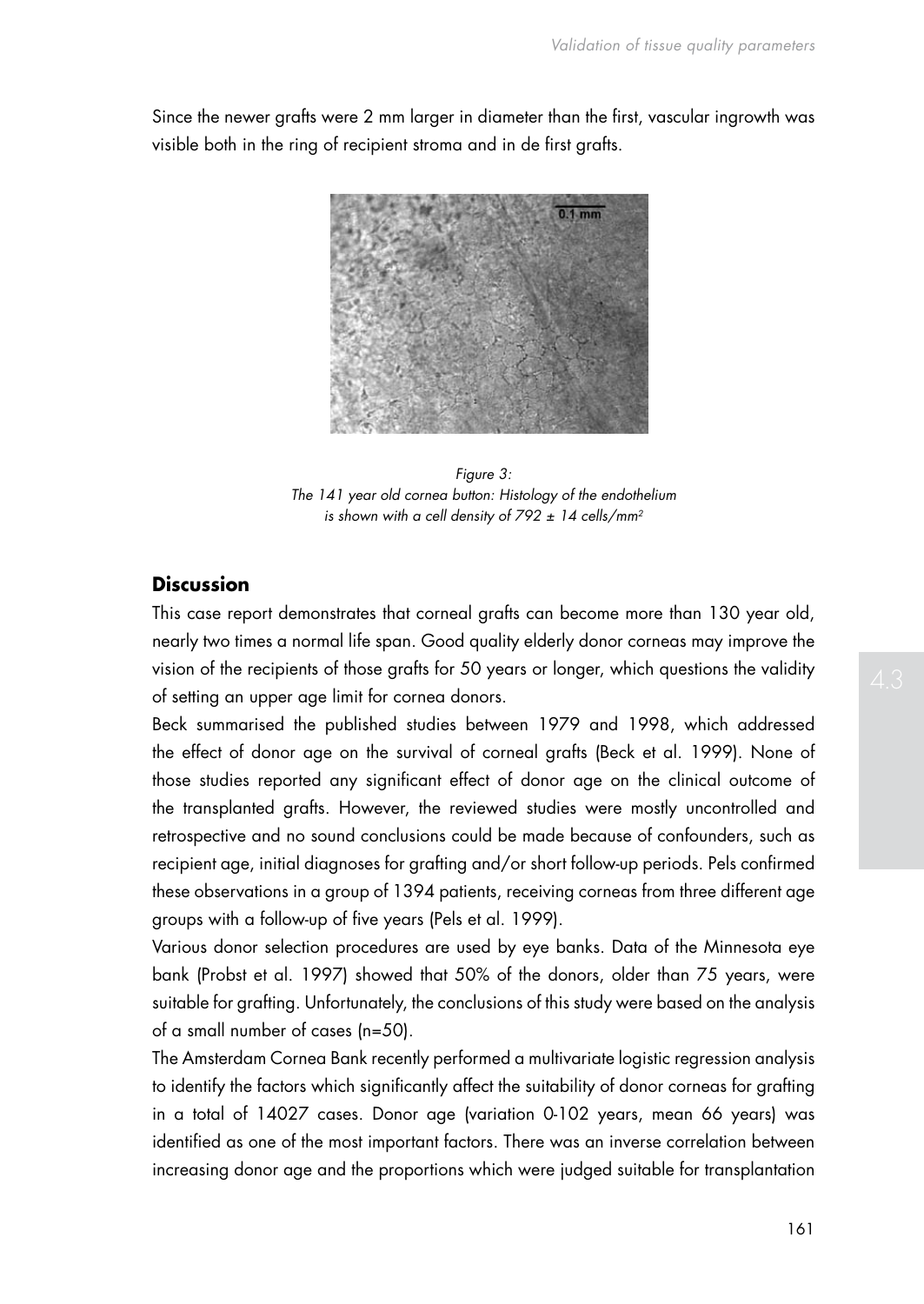(Pels et al 1999). The probability of accepting donors aged 75 years or older was only 50%. That result is in concordance with the results of an analysis of 9250 donor corneas published earlier (Armitage and Easty 1997) and with the results published by Probst.

Others (Gain et al. 2002) found a greater discard rate because of reduced endothelial cell quantity and quality for donors older than 85 years of age (38 %) than for younger donors (20.2%). However, during organ culture, the cell loss in the older group was lower, 4.2%, compared to 9.2% in the younger age group.

Consequently, the four previous reports support the hypothesis that it is possible to have good clinical outcomes with corneas from old donors. However, since there was pre selection on the basis of endothelial cell density and morphology in the recent studies, it was not possible to show a direct relationship between donor age and corneal transplantation outcome.

Analyses of 3173 results in our National Cornea Follow-up Registry revealed no significant differences in graft survival in patients receiving older donor corneas (>85yrs) versus grafts from younger donor age groups. Stratification on indications for grafting also did not reveal any significant differences (unpublished data). Those corneas were all organ cultured, selected and preserved in one cornea bank and transplanted by more than 20 different corneal surgeons in the Netherlands.

Gain reported comparable graft survivals and visual outcome results at 24 months for patients who received grafts from donors who were older than 85 years versus those who received grafts from younger donors when the corneas were allocated without age matching.

There are very few publications on the survival of very old donor tissue. Meyer (Meyer 2000) (Meyer et al. 2001) reported the results of 69 donors whose ages were 95 years or older. This group was compared to 21 young donors, ages younger than 55 years of age at the time of transplantation. All of those grafts were used for young keratoconus recipients. After a follow-up of 8-20 years he reported no significant differences in endothelial cell density and visual acuity after surgery.

Armitage (Armitage et al. 2003) described a bi-exponential decay model for the endothelial cell loss in the postkeratoplasty period and after cataract surgery. According to that model, if the critical cell density is 500 cells/mm<sup>2</sup>, it could be concluded that, with an initial cell density of 2500 cells/mm<sup>2</sup>, the graft could be functioning for at least 30 years.

For the patient cited in this case study, in which two random, non HLA-selected donor corneas in one recipient both survived for more than 4 decades, the graft in the right eye reached an age of 136 years and the graft in the left eye 141 years, surviving 56 and 49 years post keratoplasty. Some possible explanations for their extremely long survival times may have been that: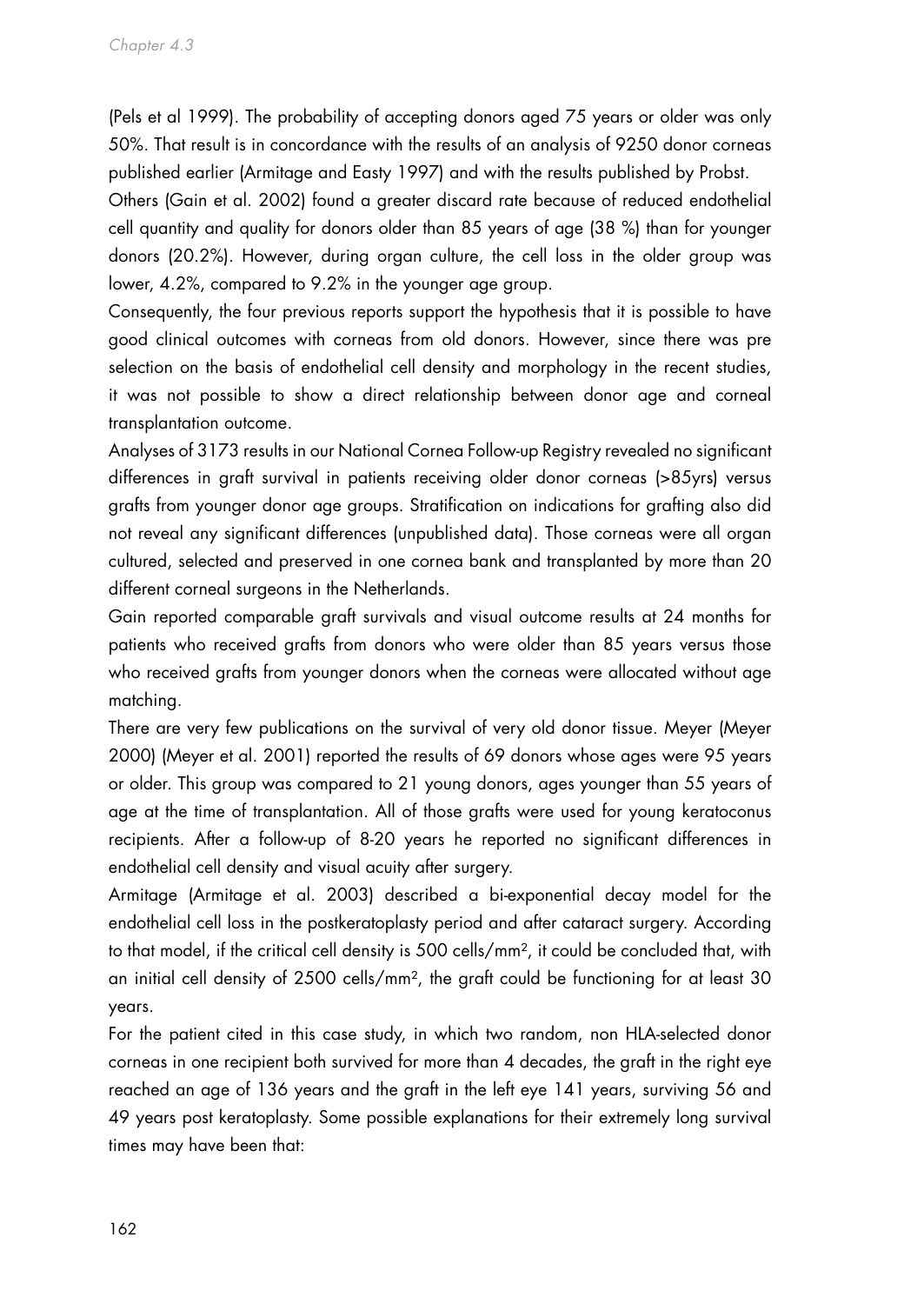- Both donor corneas had a high endothelial cell density of excellent quality. However, we may assume that the chance for a good endothelial cell quality as well as a high cell count would be unlikely since both donors had a high age.
- Both eyes had undergone no further surgery in the fifth decade interval between their keratoplasties in 1948 and 1956 and their re-transplantation in 2004.
- • The indication for keratoplasty was a stromal keratitis, therefore the recipient's endothelium may have been of rather good quality.
- Both grafts had small diameters (5 and 5.5 mm), which entails that the spreading of endothelial cells from the recipient cornea to the donor site has been proportionally large.

Unfortunately, the selection of suitable older donor corneas is inevitably expensive because of their high discard rates. The rationale and/or evidence for age selection other than working expenses in the donor chain may be revealed by the results of the ongoing Cornea Donor Study in the USA (Cornea Donor Study Group 2005).

The size of the pool of potentially suitable young donors is reducing. On the one hand by the long term wear of contact lenses that may affect the corneal quality (Setela et al. 1998), on the other hand by the increasing popularity of refractive surgery. Thus, the proportion of discarded potential donor corneas in the younger age groups would rise, together with the economic cost of screening for good corneas.

In addition one might debate whether corneas of geriatric donors displaying no morphologic sign of degeneration are not superior to those of young donors, who do not yet reveal their vulnerability for degeneration. Finally, corneas less elastic and soft, such as the geriatric corneas might be preferred for the preparation of corneal lamellae and mushroom shape grafts, an area which is increasingly popular.

The use of good quality geriatric donor corneas could help to reduce that deficit in the numbers of acceptable potential donors and thus justify their higher cost. Consequently, the argument of higher discard rates in elderly donors may be reversed. Selecting donor corneas from elderly donors might then be considered as cost effective. Failure to do so would inevitably lead to an increase in the already long lists of patients who are awaiting a corneal transplantation.